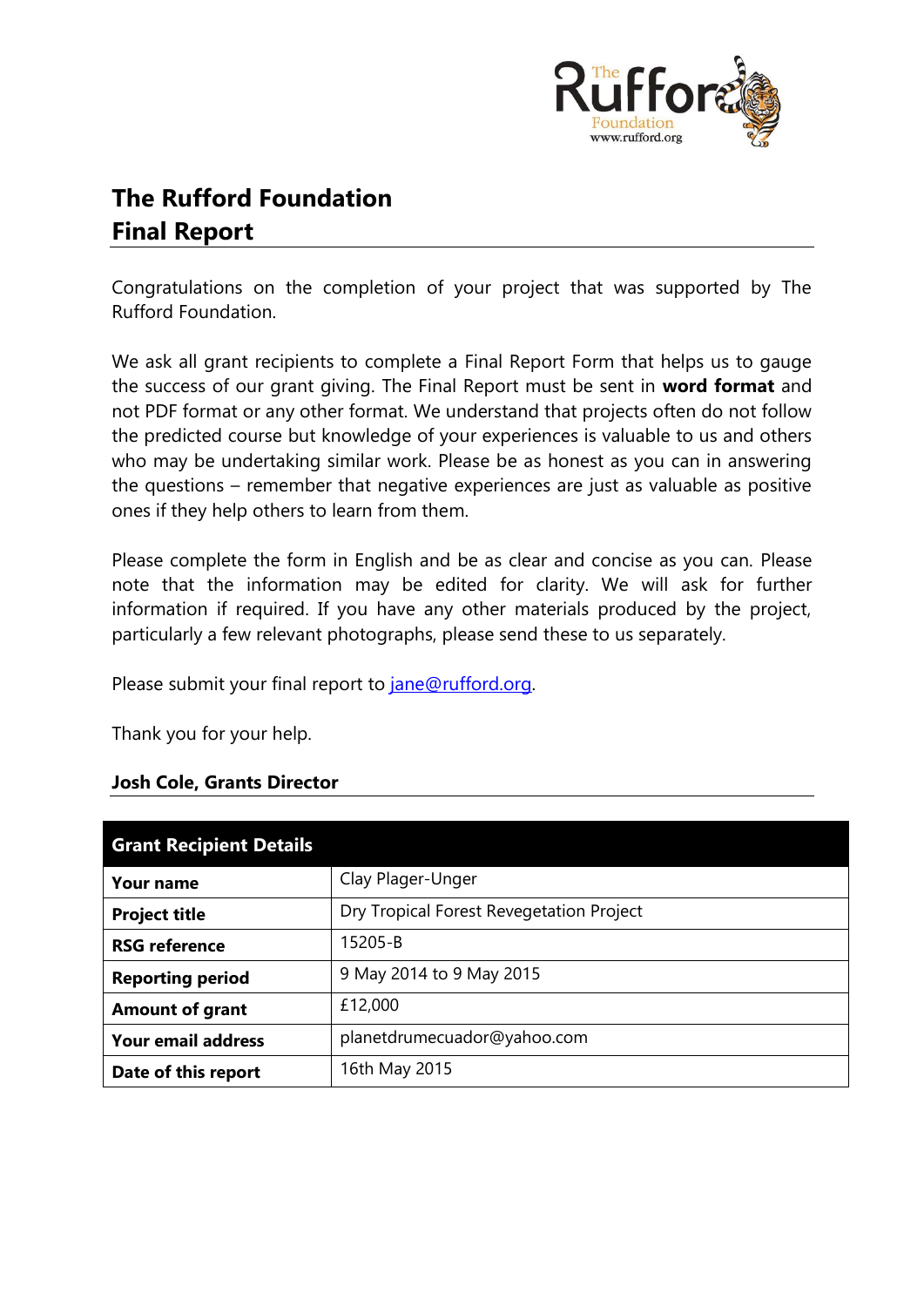

# **1. Please indicate the level of achievement of the project's original objectives and include any relevant comments on factors affecting this.**

| <b>Objective</b>                                                                                                                                | achieved<br>Not | achieved<br><b>Partially</b> | achieved<br>Fully | <b>Comments</b>                                                                                                                                                                                                                                                                                                                                            |
|-------------------------------------------------------------------------------------------------------------------------------------------------|-----------------|------------------------------|-------------------|------------------------------------------------------------------------------------------------------------------------------------------------------------------------------------------------------------------------------------------------------------------------------------------------------------------------------------------------------------|
| Greenhouse<br>operation<br>native<br>and<br>plant<br>propagation, production<br>of 15,000 native trees,<br>including 500 Libidibia<br>glabrata. |                 | X                            |                   | 14,279 trees were produced at the<br>greenhouse, representing 49 different<br>native tree species (26 fruit-producing<br>and 23 forest). 560 Libidibia glabrata<br>were produced. Slightly fewer trees<br>were produced than projected due to<br>lower productivity of greenhouse<br>workshops (see the first paragraph of<br>section 2 for more details). |
| Design, prepare, plant,<br>maintain<br>$3 - 5$<br>and<br>revegetation sites with<br>2,000 trees total.                                          |                 |                              | X                 | 2,145 trees were planted at 14 different<br>sites that were designed, prepared,<br>planted and maintained with direct<br>oversight by Planet Drum. More sites,<br>with fewer trees at each site, were<br>created than anticipated in order to<br>achieve a wider distribution of trees.                                                                    |
| 20<br>revegetation<br>Host<br>workshops<br>the<br>at<br>greenhouse.                                                                             |                 |                              | X                 | 26 workshops were held<br>at the<br>greenhouse with<br>850<br>Ecuadorian<br>100<br>students<br>and<br>international<br>students participating.                                                                                                                                                                                                             |
| Donate 13,000 trees to<br>alliance<br>communities,<br>organisations<br>and<br>strategic partners.                                               |                 | X                            |                   | 12,134 trees were donated to 79<br>different communities throughout 18<br>of the 22 different counties in Manabí<br>province.<br>Approximately 3,500 different families<br>benefited<br>from<br>donation<br>tree<br>campaigns.                                                                                                                             |
| Conduct 10 bioregional<br>community<br>education<br>events.                                                                                     |                 |                              | X                 | bioregional<br>community-based<br>12<br>education events and presentations<br>were held in 11 different communities<br>with approximately 745 participants.                                                                                                                                                                                                |
| Maintain active role in<br>Eco-Bahía activities.                                                                                                |                 |                              | X                 | Planet Drum was involved in several<br>Eco-Bahía events, including the 16th<br>Anniversary Celebration of the Eco-city,<br>International<br>the<br>Day<br>of<br>the<br>Environment, provincial and national<br>tree-planting campaigns, various city                                                                                                       |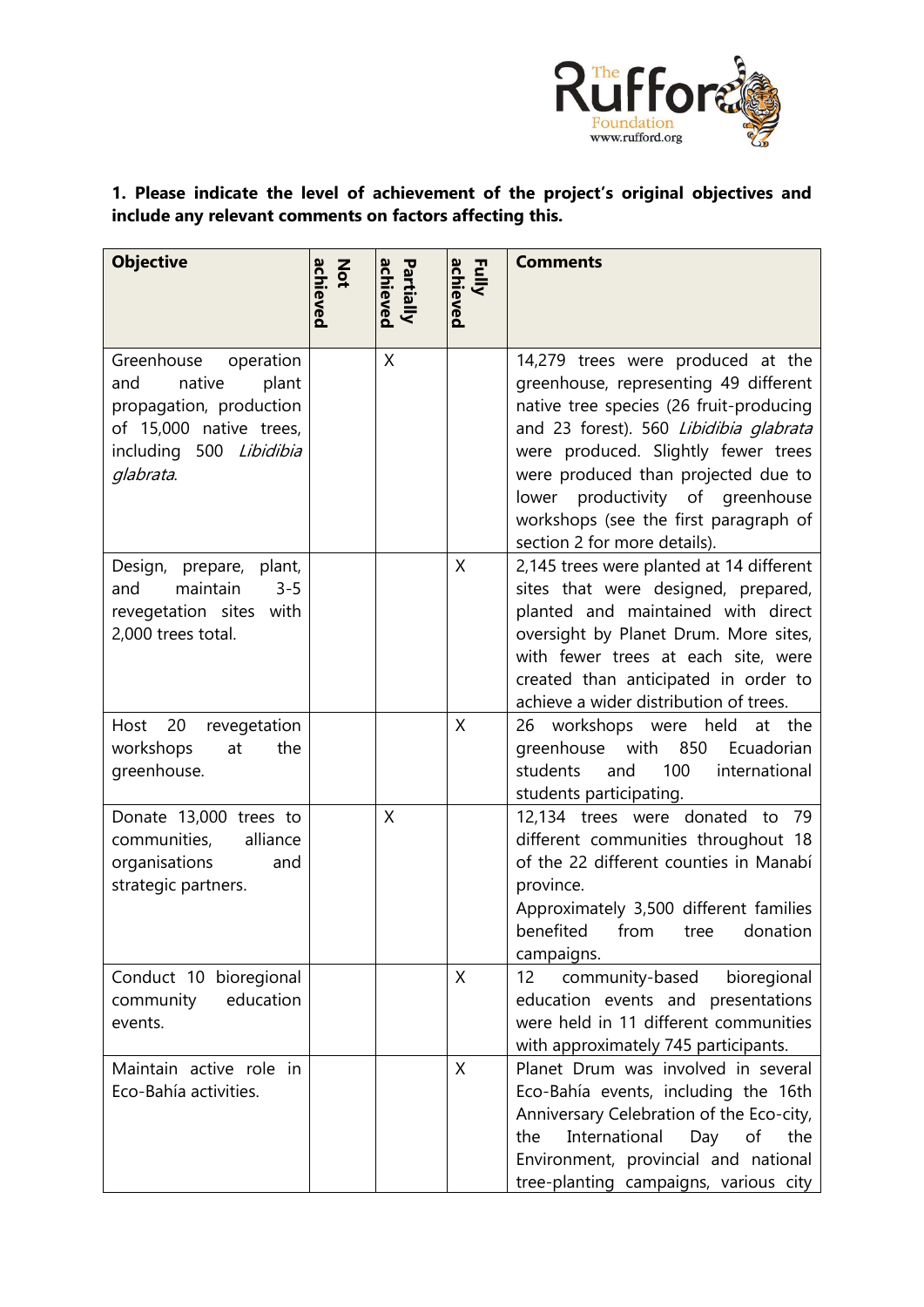

|                                                                                                          |         |         | planning meetings to improve the<br>city's ecological impact, as well as<br>strategic coordination meetings of the<br>Cordillera del Bálsamo biological<br>corridor, which borders on Bahía de                                                                                          |
|----------------------------------------------------------------------------------------------------------|---------|---------|-----------------------------------------------------------------------------------------------------------------------------------------------------------------------------------------------------------------------------------------------------------------------------------------|
| Distribute 1,000 copies<br>of the "Planet Drum Dry<br>Forest<br>Tropical<br><b>Revegetation Manual."</b> | $\sf X$ |         | Caráquez.<br>Only 500 copies of the Revegetation<br>Manual were distributed, but a new<br>eco-city flyer was created, and 500<br>copies of it were distributed to local<br>residents.<br>In total, 1000 pieces of environmental<br>education material were successfully<br>distributed. |
| Develop<br>new<br>educational materials                                                                  |         | $\sf X$ | A new flyer that provides an overview<br>of bioregional principals, Planet Drum's<br>ecological restoration work, and 5<br>specific strategies directly related to<br>urban ecological issues in Eco-Bahía<br>was developed and published. 500<br>copies were distributed.              |

### **2. Please explain any unforeseen difficulties that arose during the project and how these were tackled (if relevant).**

Several unforeseen difficulties arose during the Project. One involved tree production levels during educational workshops held at the greenhouse. While highly popular and successful from a participatory and educational perspective, the workshops did not create the high level of tree production that was anticipated, particularly with groups of local school children. Many of the groups had a limited amount of time to visit and it was divided between teaching about greenhouse operation, ecological restoration practices, and hands-on participation in transplanting saplings from the seedbeds into reutilized plastic bottles. Due to the amount of time needed for the teaching portion of the workshop, not much was available for transplanting trees. Six additional workshops were held in order to make up for the low tree production. A welcome benefit of this unforeseen difficulty was that many more students visited the greenhouse and participated in the project than was originally planned.

Another difficulty was that interest in the Revegetation Manual was not as wide-spread as originally anticipated. The information in the manual is too technical for the average casual reader, especially younger audiences. As a result, it did not make sense to distribute 1,000 copies when many of the recipients would not have benefited from its information. Realistically, the Revegetation Manual is more appropriate for a smaller, more targeted audience of people who are seriously interested in exploring revegetation methods and techniques. In order to adjust to this change, only 500 new copies of the Revegetation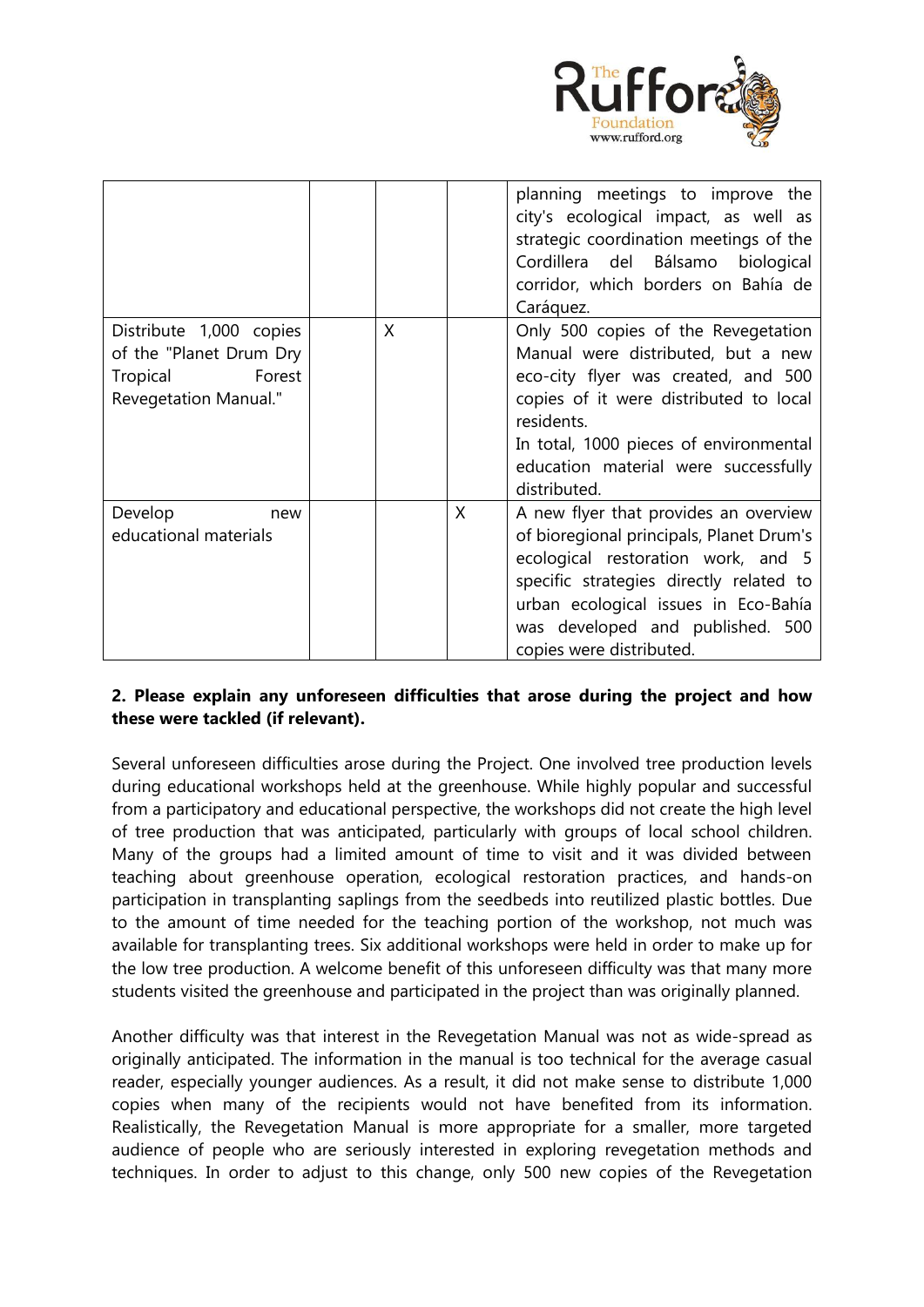

Manual were distributed, and a new educational flyer was prepared entitled "Bahía Eco-Ciudad: Una Visión Bioregional" ("Bahía Eco-City: A Bioregional Vision"). It provides a brief overview of bioregional principles and five strategies related to food, water, shelter, energy, and transportation with practical recommendations specific to Bahía de Caráquez. 500 copies of this new publication have been distributed to residents and city officials.

A final difficulty that arose during the project was our inability to keep up with the demand for trees. Once again, interest in tree planting significantly outpaced greenhouse tree production, despite a nearly 100% increase from 2013-14 to 2014-15. Unfortunately many land-owners and participants in the Project will have to wait for future tree production in order to receive the trees they requested.

#### **3. Briefly describe the three most important outcomes of your project.**

The three most important outcomes of the project are ecosystem restoration, environmental conservation, and bioregional education.

#### Ecosystem Restoration:

Native forest and fruit trees produced at the greenhouse are planted at strategic revegetation sites in order to restore the extremely fragile and over-exploited dry tropical forest ecosystem. Degraded land is being slowly converted into forest habitat for the numerous endemic species in the region. Every tree planted in the field contributes a small fraction to the recovery of this ecosystem. Indigenous fruit trees also provide future sources of food and income in the mid- to long-term along with being visible and tangible reminders of what it means to actively restore the environment. Each tree is a reminder to the person who planted it of the effort it required and the important place their tree plays within the whole ecosystem. It inspires an increased interest in restoration and motivates new participation in the project.

#### Environmental Conservation:

Many of the revegetation sites are within or connected to nature reserves and protected areas. Additional sites are selected based on a landowner's proven interest in ecological conservation. Nature preservation is a relatively new concept to this region and the project promotes, nurtures, and facilitates the growth of this movement by introducing new landowners and properties to the process.

Despite growing interest in environmental conservation and restoration, technical expertise and practical knowledge in these areas is incredibly lacking. Many local residents are acutely aware of the imminent dangers that wide-spread biological degradation poses, but they have neither the ability nor the means to change their situation. Three straight years of drought and heavy agricultural losses in the region have exacerbated the grave predicament. As a result, residents welcome and often seek out assistance in restoring the surrounding ecosystems.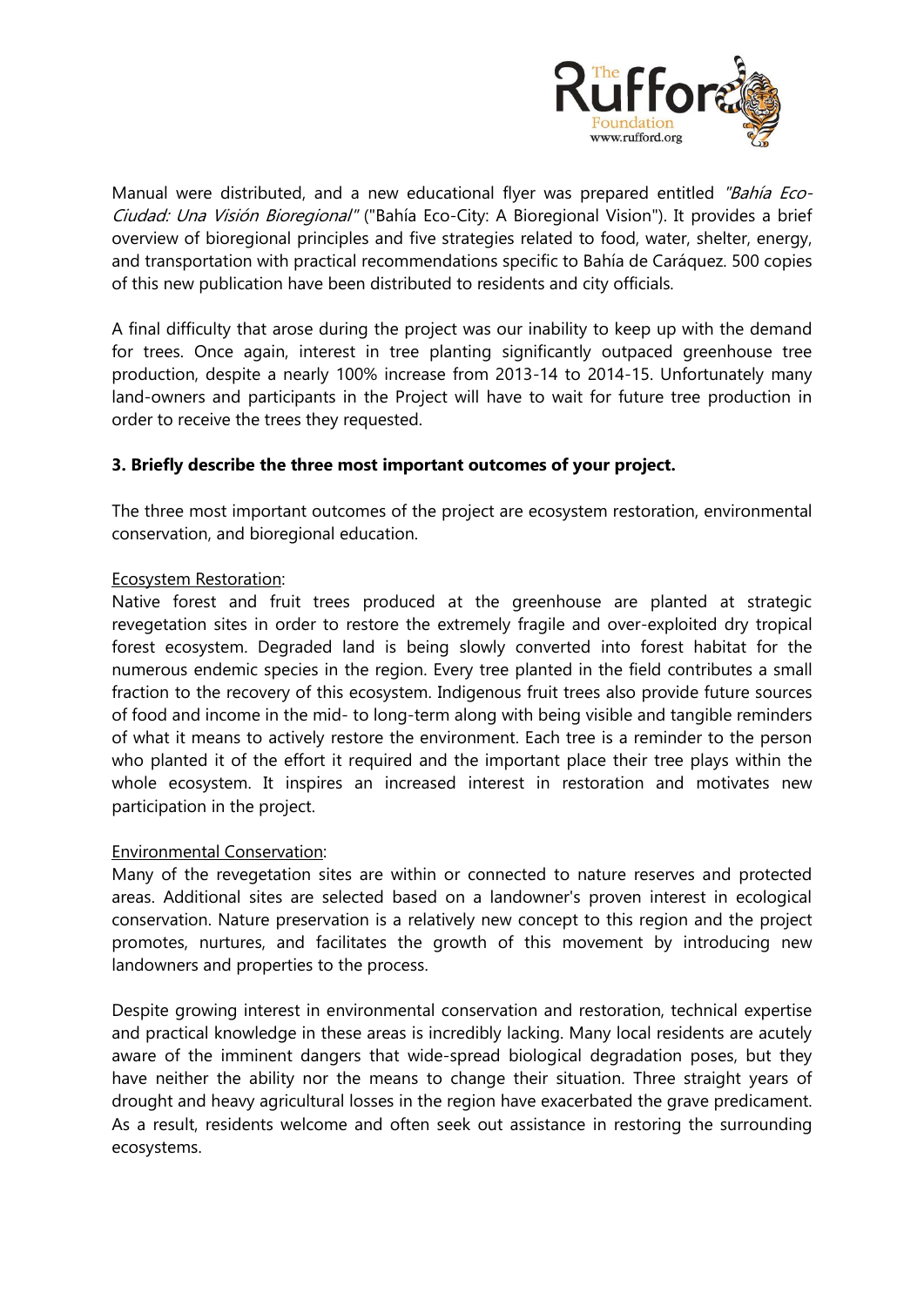

Bioregional Education:

The project's open houses, workshops at the greenhouse or in the field, presentations, and media events educate local communities, schools, and government and non-government organisations on bioregional practices. Educational outreach teaches local residents how to better align life's daily activities with the capacity of the natural resources around them. By participating in the project, they learn how to engage in activities which benefit themselves as well as the environment. Ultimately, interested parties are trained in all aspects of ecological restoration techniques and processes so that they have the capacity to continue these activities independently.

## **4. Briefly describe the involvement of local communities and how they have benefitted from the project (if relevant).**

The growth and success of the project is directly dependent on increasing the scope and depth of community participation. The project continues to provide the means, such as greenhouse infrastructure, materials, expertise, and transportation, for revegetation work and bioregional education to occur. Community residents, students, and volunteers are becoming involved by committing their attention, time, land, water, and other in-kind contributions. In return, they receive trees, revegetation technical assistance, and instruction in ecosystem restoration practices. The project is raising awareness of the ecological problems in the region, providing sustainable solutions, and encouraging participation. Having a working example of ecosystem restoration with visible results is causing more local residents to participate. Often times, after hosting a tree donation or planting campaign in one area, neighbouring residents will inquire about participating as well, and the project's impact spreads. While the project facilitates the ecological restoration process, local communities are the real actors in terms of achieving its goals. Community involvement is the driving force behind the project!

#### **5. Are there any plans to continue this work?**

The Dry Tropical Forest Revegetation Project began in 1999, has been ongoing for 16 years, and is expected to continue well into the future. At the present time, there is no set end date.

#### **6. How do you plan to share the results of your work with others?**

There are numerous outlets for sharing information: ongoing field reports are published on the Planet Drum Foundation website (www.planetdrum.org). Articles on the progress of the Dry Tropical Forest Revegetation Project are also published in the foundation's semi-annual newsletter, the PULSE, which has a worldwide distribution of 500-1,000 copies.

Since December 2014, Ecuador Program Director, Clay Plager-Unger, has made reports and presentations at regional workshops, open houses, and conferences, to audiences of government officials, employees and contractors, as well as community members. An 11-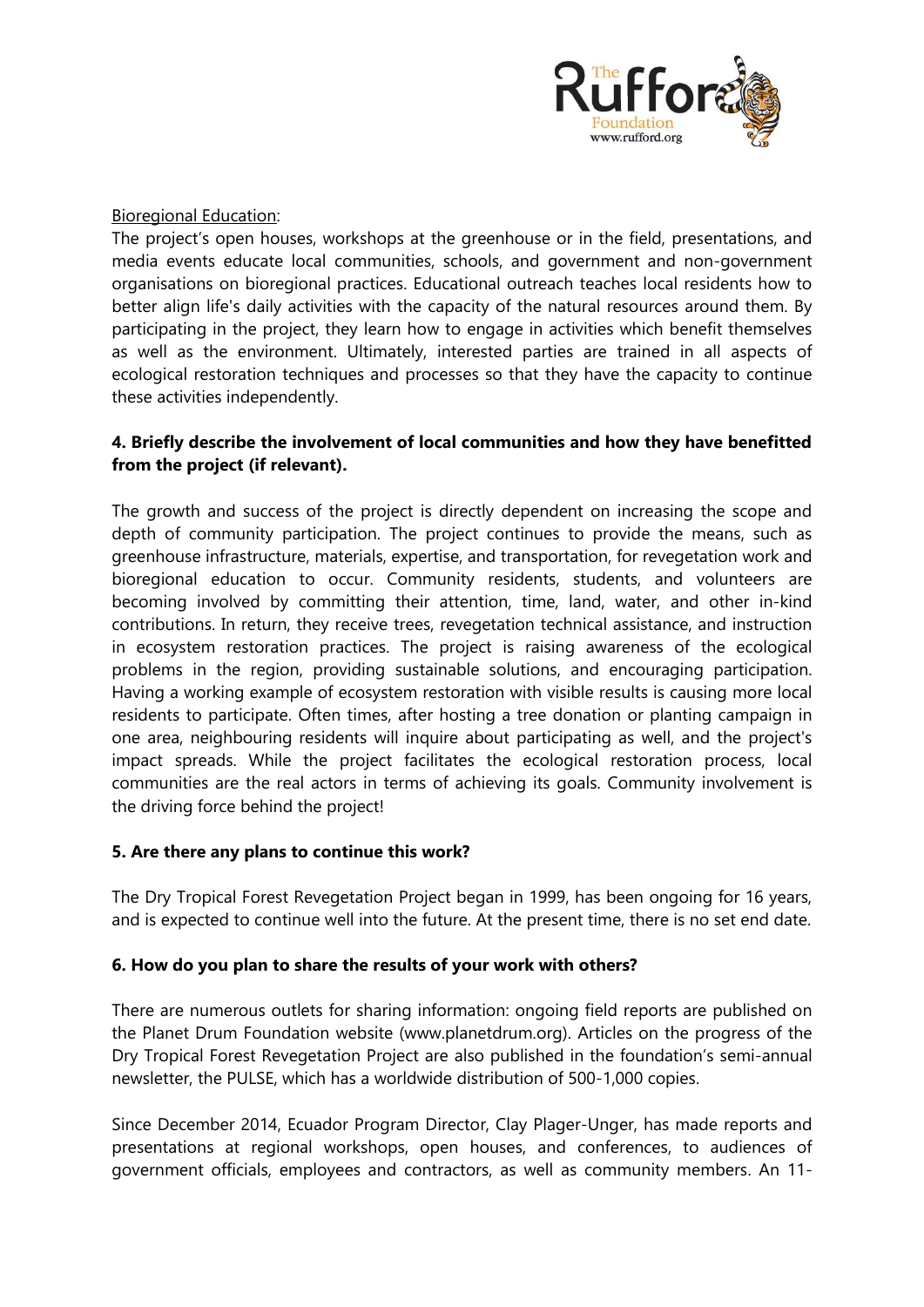

minute interview with Mr Plager-Unger about the Project was aired on the local radio station (La Voz de Los Caras FM) on February 24, 2015. The project has often been featured in the regional newspaper "El Diario", which has a daily distribution of 23,000. The most recent article appeared on March 10, 2015.

The Revegetation Manual remains available on the Planet Drum website and the new ecocity flyer has been published there as well.

Looking ahead, Mr Plager-Unger will be presenting the history and accomplishments of the project in San Francisco, California, USA on June 10, 2015 at Fort Mason Center in the General's Residence. The event will be promoted throughout the San Francisco Bay Area.

Planet Drum also hosts university study abroad programs in Ecuador, and the University of Oregon will be sending students accompanied by a professor to study the methods, impacts, and results of the project in August-September 2015.

Dissemination of the results of the project is an integral aspect of Planet Drum's mission, and the foundation will continue to actively pursue outlets for publicising the impact of the Dry Tropical Forest Revegetation Project.

#### **7. Timescale: Over what period was the grant used? How does this compare to the anticipated or actual length of the project?**

As anticipated, the Rufford Foundation grant funded the Project for 12 months—from May 9th 2014 to May 9th 2015. The funds were integral to the successful operation and expansion of the project during that time.

## **8. Budget: Please provide a breakdown of budgeted versus actual expenditure and the reasons for any differences. All figures should be in £ sterling, indicating the local exchange rate used.**

| Item                                 | Budgetec | mount<br>ctual | o<br><b>ifference</b> | <b>Comments</b>                                                                                                     |
|--------------------------------------|----------|----------------|-----------------------|---------------------------------------------------------------------------------------------------------------------|
| Greenhouse Labourers                 | 2,985    | 2,985          | 0                     |                                                                                                                     |
| <b>Greenhouse Planting Materials</b> | 1,625    | 1,625          | $\overline{0}$        |                                                                                                                     |
| <b>Greenhouse Tools</b>              | 360      | 360            | 0                     |                                                                                                                     |
| Greenhouse Infrastructure            | 330      | 350            | 20                    | The maintenance and expansion<br>of greenhouse infrastructure was<br>slightly more expensive than was<br>projected. |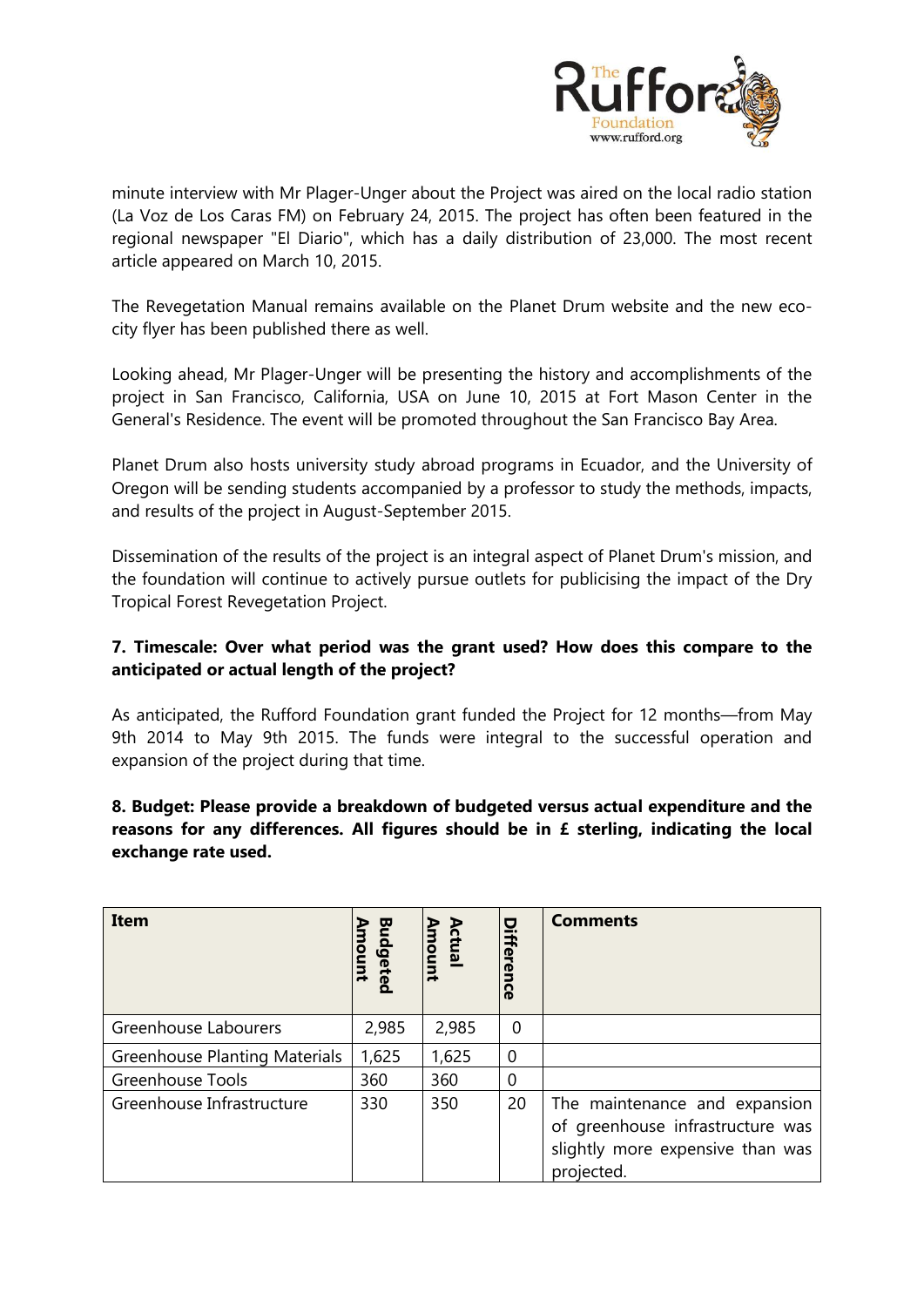

| <b>Revegetation Site Labourers</b>        | 2,135  | 2,135  | $\mathbf{0}$   |                                                                                                                                                                                                                              |
|-------------------------------------------|--------|--------|----------------|------------------------------------------------------------------------------------------------------------------------------------------------------------------------------------------------------------------------------|
| Revegetation<br>Site<br>Transportation    | 600    | 570    | $-30$          | In-kind donations of revegetation<br>assistance<br>transportation<br>site<br>helped to keep this expense<br>under-budget, despite a dramatic<br>increase in the scope of tree<br>distribution and revegetation site<br>work. |
| <b>Revegetation Site Tools</b>            | 440    | 440    | $\overline{0}$ |                                                                                                                                                                                                                              |
| <b>Revegetation Site Supplies</b>         | 235    | 235    | $\overline{0}$ |                                                                                                                                                                                                                              |
| <b>First-Aid Supplies</b>                 | 75     | 120    | 45             | significant increase<br>the<br>A<br>in<br>number of participants in<br>the<br>Project required the purchase of<br>more first-aid supplies than was<br>budgeted.                                                              |
| <b>Education Workshop Teachers</b>        | 1,865  | 1,865  | $\mathbf 0$    |                                                                                                                                                                                                                              |
| Education<br>Workshop<br>Transportation   | 600    | 630    | 30             | Six additional workshops were<br>related<br>held<br>causing<br>transportation expenses to go<br>over-budget.                                                                                                                 |
| <b>Revegetation Manual Printing</b>       | 300    | 240    | $-60$          | Fewer manuals were printed than<br>anticipated, and the printing costs<br>of the new Eco-city Flyer were less<br>than for the Revegetation Manual.<br>See section 2 for more details.                                        |
| <b>Education Workshop</b><br>Refreshments | 300    | 300    | $\overline{0}$ |                                                                                                                                                                                                                              |
| <b>Education Workshop Supplies</b>        | 150    | 150    | $\mathbf 0$    |                                                                                                                                                                                                                              |
| <b>Total</b>                              | 12,000 | 12,005 | 5              |                                                                                                                                                                                                                              |

Exchange rate: £1 (GBP) = \$1.67 (USD) on 02/14/2014.

#### **9. Looking ahead, what do you feel are the important next steps?**

There are several important next steps for the project so that it can become increasingly effective at restoring the dry tropical forest ecosystem and improving the relationship between local residents and their surrounding environment through bioregional education.

## Dry Tropical Forest Ecosystem Restoration

The project needs to develop a more comprehensive seed collection strategy, and to propagate an ever wider variety of native forest and fruit species. In the past 12 months, the greenhouse produced 49 different species, but there are an estimated 180 different tree species that are native to the dry tropical forest.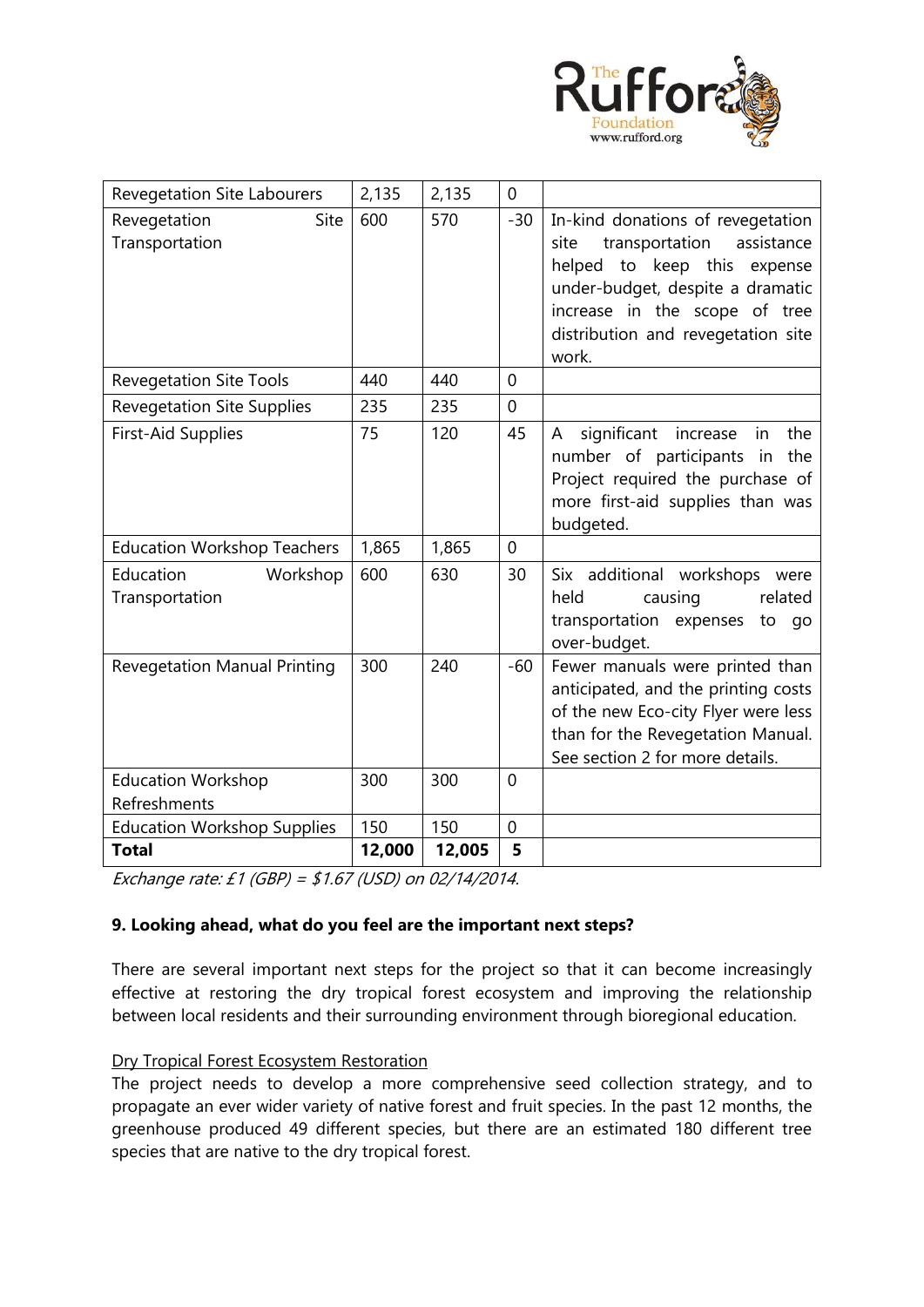

Diversity of propagated species is particularly relevant to native forest species which are threatened by excessive logging and may even face extinction. Many of these species are not even registered as threatened or endangered due to the lack of research, investigations, and scientific knowledge of this forest ecosystem. Due to growing up in the country-side and his previous career as a logger, Planet Drum Field Foreman, Orlando Arias, has a wealth of dry tropical forest knowledge and suspects that the following species could be facing extinction, even though they are not registered as such: Berrugo, Lengua de Vaca, Cacique, Chaschajo, Tillo, Jigua, Bruja Blanca/Negra, Bálsamo, Guayavo de Monte, Moral Fino, Moral Bobo, Seca, Paipai, Jaile, and Amarillo, among others. Additionally, there are indigenous fruit-producing trees that face extinction due to low marketability, such as Marañon, Pumarosa, Nispero, Zapote, Mamey Miparo, and Cauge. Finally, many residents request specific fruit species which we don't have in sufficient quantities. Increasing seed collection capacity would help bridge these gaps.

Creating satellite greenhouses in the neighbourhoods, schools, and communities that currently participate the most actively and/or require the most immediate forest ecosystem restoration would significantly increase community integration at strategic locations. The implementation of more greenhouses would encourage residents to become even more involved and responsible for the restoration of their environment.

#### Bioregional Education Expansion

In terms of education, it is important to continue developing educational materials for school children and to strengthen collaboration with regional schools. A classroom-based bioregional educational programme could be developed that would accompany greenhouse and field workshops. By complementing revegetation activities with a classroom program, students would gain a more complete perspective of how to restore the ecosystem and how to live more harmoniously with nature.

## **10. Did you use The Rufford Foundation logo in any materials produced in relation to this project? Did the RSGF receive any publicity during the course of your work?**

The Rufford logo is prominently displayed on the "Ecuador Projects" section of the Planet Drum website, which was redesigned in early 2015. The logo is also featured in the educational materials that are distributed locally (The Revegetation Manual and the Eco-City Flyer).

Credit is given to the Rufford Foundation for funding the project in conversations, presentations, and workshops with national and international volunteers, students, and visitors.

The Rufford Foundation logo will be used in all promotional materials for Mr Plager-Unger's presentation of the Project in San Francisco, California, USA on June 10th 2015 and Rufford Foundation will be thanked and credited during the event.